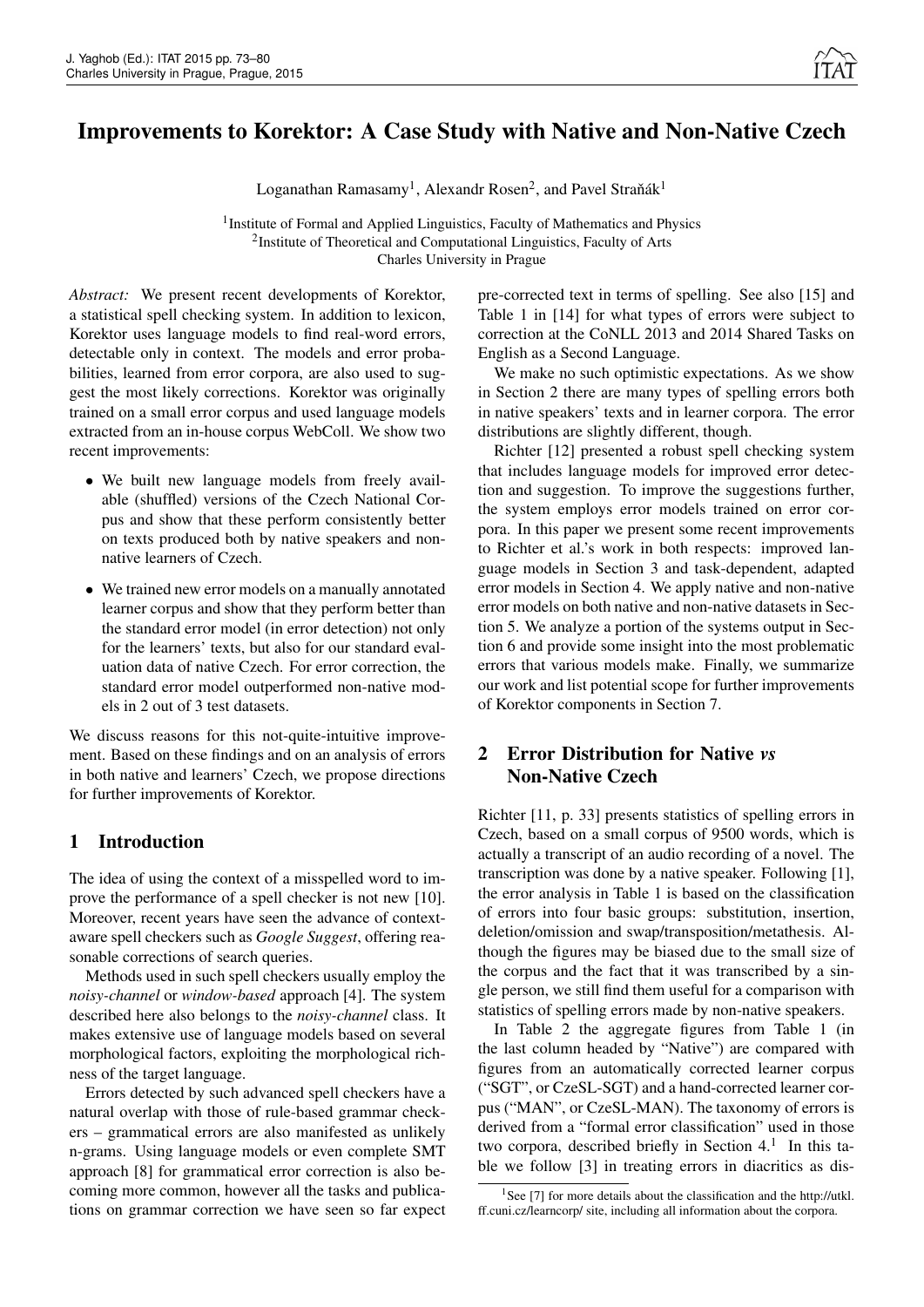| Error Type                      | Frequency      | Percentage |
|---------------------------------|----------------|------------|
| Substitution                    | 224            | 40.65%     |
| - horizontally adjacent letters | 142            | 25.77%     |
| - vertically adjacent letters   | $\mathfrak{D}$ | $0.36\%$   |
| $-z \rightarrow s$              | 6              | 1.09%      |
| $- s \rightarrow z$             | 1              | 0.18%      |
| $-y \rightarrow i$              | 10             | 1.81%      |
| $- i \rightarrow y$             | 10             | 1.81%      |
| - non-adjacent vocals           | 13             | 2.36%      |
| - diacritic confusion           | 21             | 3.81%      |
| – other cases                   | 19             | 3.45%      |
| Insertion                       | 235            | 42.65%     |
| - horizontally adjacent letter  | 162            | 29.40%     |
| - vertically adjacent letter    | 13             | 2.36%      |
| - same letter as previous       | 14             | $2.54\%$   |
| – other cases                   | 46             | $8.35\%$   |
| Deletion – other cases          | 58             | 10.53%     |
| Swap letters                    | 34             | 6.17%      |
| <b>TOTAL</b>                    | 551            | 100.00%    |

Table 1: Error types in a Czech text produced by native speakers

|                       | SGT   | MAN   | PТ    | Native |
|-----------------------|-------|-------|-------|--------|
| Insertion             | 3.76  | 3.52  | 10.45 | 42.65  |
| Omission              | 1.39  | 9.20  | 17.12 | 10.53  |
| Substitution          | 31.30 | 37.67 | 12.82 | 36.84  |
| Transposition         | 0.16  | 0.19  | 3.69  | 6.17   |
| Missing diacritic     | 50.19 | 40.40 | 37.66 |        |
| Addition of diacritic | 12.69 | 8.60  | 1.67  |        |
| Wrong diacritic       | 0.51  | 0.43  | 0.92  | 3.81   |

Table 2: Percentages of error types in a Czech text produced by non-native speakers, compared to Portuguese and Czech native speakers

tinct classes, adding their statistics on native Brazilian Portuguese for comparison in the "PT" column.

The high number of errors in diacritics in non-native Czech and native Portuguese in comparison with native Czech can be explained by the fact that native speakers of Czech are aware of the importance of diacritics both for distinguishing the meaning and for giving the text an appropriate status. The high number of errors in diacritics in learner texts is confirmed by results shown in Table 3, counted on the training portion of the "CzeSL-MAN" corpus by comparing the uncorrected and corrected forms, restricted to single-edit corrections.<sup>2</sup> The distribution is shown separately for the two annotation levels of CzeSL-MAN: somewhat simplifying, L1 is the level where nonwords (forms spelled incorrectly in any context) are cor-

| Error type                |        | L1         | L2     |         |  |
|---------------------------|--------|------------|--------|---------|--|
| Substitution <sup>3</sup> | 22,695 | 84.36%     | 30,527 | 84.15%  |  |
| – Case                    | 1,827  | 8.05%      | 5,090  | 16.67%  |  |
| - Diacritics              | 14,426 | 63.56%     | 13,367 | 43.79%  |  |
| Insertion                 | 1,274  | 4.74%      | 1,800  | 4.96%   |  |
| Deletion                  | 2,862  | 10.64%     | 3,809  | 10.50%  |  |
| Swap                      | 72     | 0.27%      | 143    | 0.39%   |  |
| Total                     | 26,903 | $100.00\%$ | 36,279 | 100.00% |  |

Table 3: Distribution of single edit errors in the training portion of the CzeSL-MAN corpus on Levels 1 and 2

| Substituting          | Frequency | Substituting                  | Frequency |
|-----------------------|-----------|-------------------------------|-----------|
| a for á               | 5255      | $\gamma$ for $\acute{\gamma}$ | 780       |
| <i>i</i> for <i>í</i> | 3427      | $\acute{a}$ for $a$           | 695       |
| $e$ for $\check{e}$   | 1284      | $\mu$ for $\mathring{u}$      | 635       |
| e for é               | 1169      | $v$ for $i$                   | 482       |
| $i$ for $y$           | 1077      | $\hat{i}$ for $\hat{v}$       | 330       |
| í for i               | 1005      | z for $\check{z}$             | 297       |

Table 4: The top 12 most frequent substitution errors in the CzeSL corpus

rected, while L2 is the level where real-word errors are corrected (words correct out of context but incorrect in the syntactic context). For more details about CzeSL-MAN see Section 4.1.

As an illustration of the prevalence of errors in diacritics in non-native Czech, see Table 4, showing the 12 most frequent substitution errors from L1 in Table 3. There is only one error which is not an error in a diacritic (the use of the *i* homophone instead of *y*).

## 3 Current Improvements for Native Czech Spelling Correction

The original language model component of Korektor [12] was trained on *WebColl* – a 111 million words corpus of primarily news articles from the web. This corpus has two issues: (i) the texts are not representative and (ii) the language model from this data could not be distributed freely due to licensing issues. To obviate this, we evaluate Korektor using two new language models built from two corpora available from the *Czech National Corpus* (*CNC*): (i) SYN2005 [2] and (ii) SYN2010 [9]. Both have the size of 100 million words each and have a balanced representation of contemporary written Czech: news, fiction, professional literature etc.

We use the error model and the test data (only the *Audio* data set) described in [12]. *Audio* contains 1371 words with 218 spelling errors, of which 12 are real-word errors.

 $2$ I.e., without using the "formal error types" of [7].

<sup>&</sup>lt;sup>3</sup>The two error types below are actually subtypes of the substitution error.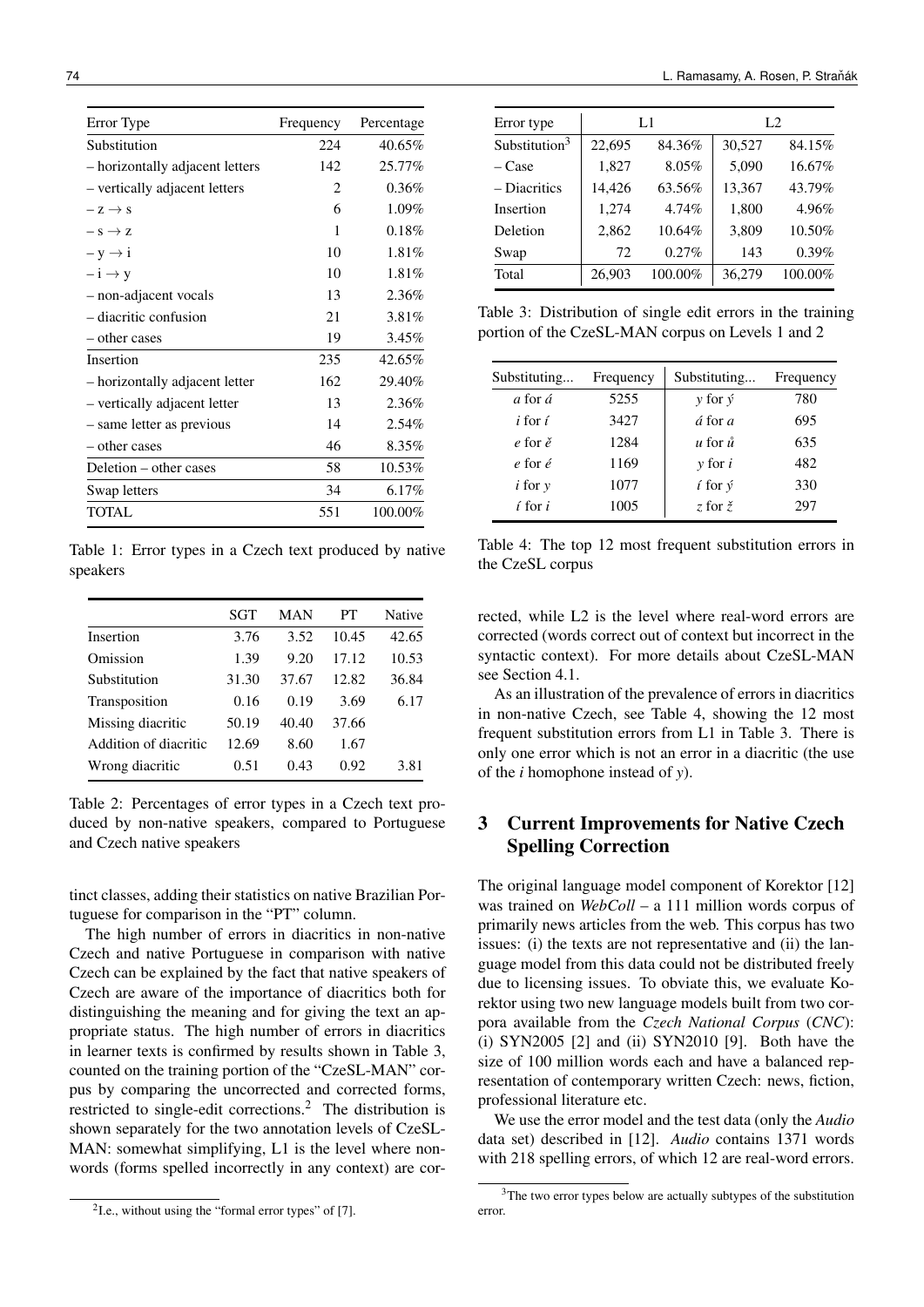For the CNC corpora, we build 3*rd* order language models using *KenLM* [6].

The spell checker accuracy is measured in terms of standard precision and recall. The precision and recall measures are calculated at two levels: (i) error detection and (ii) error correction. These evaluation measures are similar in spirit as in [17]. For both levels, precision, recall and other related measures are calculated as:  $Precision(P) = \frac{TP}{TP + FP}$ ,  $Recall(R) = \frac{TP}{TP + FN}$ , and  $F - score(F1) = \frac{2*P+R}{P+R}$ , where, for error detection,

- **TP** Number of words with spelling errors that the spell checker detected correctly
- FP Number of words identified as spelling errors that are not actually spelling errors
- TN Number of correct words that the spell checker did not flag as having spelling errors
- FN Number of words with spelling errors that the spell checker did not flag as having spelling errors

and for error correction,

- **TP** Number of words with spelling errors for which the spell checker gave the correct suggestion
- FP Number of words (with/without spelling errors) for which the spell checker made suggestions, and for those, either the suggestion is not needed (in the case of non-existing errors) or the suggestion is incorrect if indeed there was an error in the original word
- TN Number of correct words that the spell checker did not flag as having spelling errors and no suggestions were made
- FN Number of words with spelling errors that the spell checker did not flag as having spelling errors or did not provide any suggestions

The results for error detection and error correction are shown in Tables 5 and 6, respectively. Maximum edit distance, i.e., the number of edit operations per word is set to values from 1 to 5. In the case of error detection, the best overall performance is obtained for the SYN2005 corpus when the maximum edit distance parameter is 2, and there is no change in results for the edit distance range from 3 to 5. Of the two CNC corpora, SYN2005 consistently provides better results than SYN2010 corpus. Differences in the vocabulary could be the most likely reason.

Even in the case of error correction, the best overall performance is obtained for SYN2005 with 94.5% F1-score. We can also see that WebColl performs better in 3 out of 5 cases, but we should also note that this happens when we include top-3 suggestions in the error correction. Otherwise the SYN2005 model consistently provides better scores. We have also experimented with pruned language models and obtained similar results.

| LM train data  | Max. edit distance | P    | R    | F1   |
|----------------|--------------------|------|------|------|
| WebColl        |                    | 94.7 | 90.8 | 92.7 |
| <b>SYN2005</b> | 1                  | 95.7 | 90.8 | 93.2 |
| <b>SYN2010</b> |                    | 94.7 | 89.9 | 92.2 |
| WebColl        |                    | 94.1 | 95.4 | 94.8 |
| <b>SYN2005</b> | 2                  | 95.0 | 95.9 | 95.4 |
| SYN2010        |                    | 94.1 | 95.0 | 94.5 |
| WebColl        |                    | 94.1 | 95.4 | 94.8 |
| <b>SYN2005</b> | 3                  | 95.0 | 95.9 | 95.4 |
| <b>SYN2010</b> |                    | 94.1 | 95.0 | 94.5 |
| WebColl        |                    | 94.1 | 95.4 | 94.8 |
| <b>SYN2005</b> | 4                  | 95.0 | 95.9 | 95.4 |
| <b>SYN2010</b> |                    | 94.1 | 95.0 | 94.5 |
| WebColl        |                    | 94.1 | 95.4 | 94.8 |
| <b>SYN2005</b> | 5                  | 95.0 | 95.9 | 95.4 |
| <b>SYN2010</b> |                    | 94.1 | 95.0 | 94.5 |

Table 5: Error detection results with respect to different language models

## 4 Work in Progress for Improving Spelling Correction of Non-Native Czech

One of the main hurdle in obtaining a new error model is the availability of annotated error data for training. Many approaches are available to somehow obtain error data automatically from sources such as the web [16]. The error data obtained from the web may be good enough for handling simple typing errors, but not for the more complicated misspellings a learner/non-native speaker of a language makes. However, these approaches can be successfully used to obtain general purpose spell checkers. One resource which could be of some value to spell checking is the learner corpus. Unlike native error corpus, the learner corpus of non-native or foreign speakers tend to have more errors ranging from orthographical, morphological to realword errors. In this work, we try to address whether error models from texts produced by native Czech speakers can be applied to errors from non-native Czech texts and vice versa. We also derive error analysis based on the results.

### 4.1 CzeSL — a Corpus of Czech as a Second Language

A learner corpus consists of language produced by language learners, typically learners of a second or foreign language. Deviant forms and expressions can be corrected and/or annotated by tags making the nature of the error explicit. The annotation scheme in CzeSL is based on a twostage annotation design, consisting of three levels. The level of transcribed input (Level 0) is followed by the level of orthographical and morphological corrections (Level 1), where only forms incorrect in any context are treated. The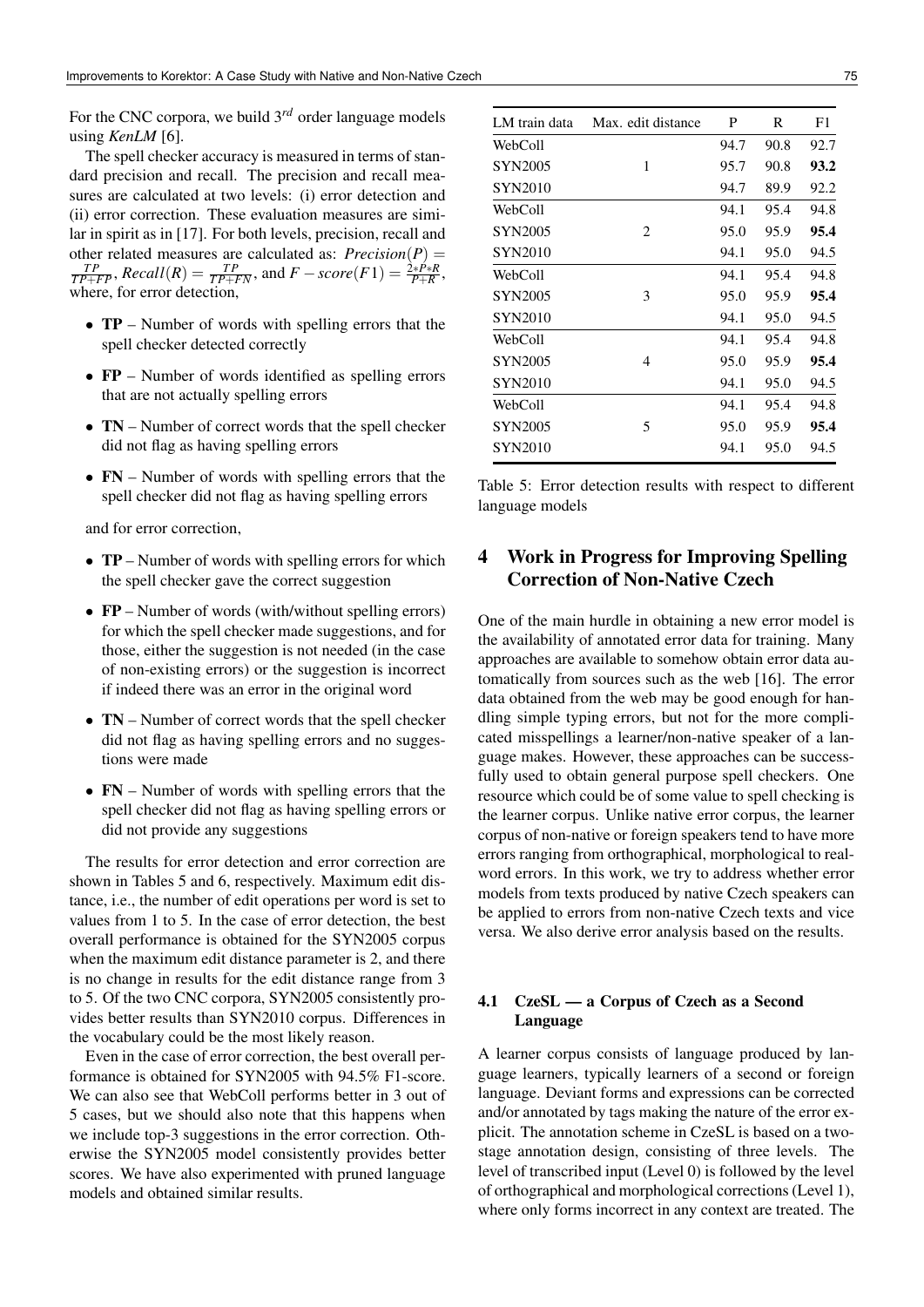| LM train data  | Max. edit      | $top-1$ |      |      | $top-2$ |      |      | $top-3$ |      |      |
|----------------|----------------|---------|------|------|---------|------|------|---------|------|------|
|                | distance       | P       | R    | F1   | P<br>R  |      | F1   | P       | R    | F1   |
| WebColl        |                | 85.2    | 89.9 | 87.5 | 90.9    | 90.5 | 90.7 | 93.3    | 90.7 | 92.0 |
| <b>SYN2005</b> | 1              | 87.9    | 90.1 | 89.0 | 92.3    | 90.5 | 91.4 | 93.7    | 90.7 | 92.2 |
| <b>SYN2010</b> |                | 86.0    | 89.0 | 87.5 | 91.8    | 89.6 | 90.7 | 92.3    | 89.7 | 91.0 |
| WebColl        |                | 84.2    | 94.9 | 89.2 | 91.0    | 95.3 | 93.1 | 93.2    | 95.4 | 94.3 |
| <b>SYN2005</b> | $\overline{2}$ | 86.8    | 95.5 | 91.0 | 91.8    | 95.7 | 93.7 | 93.2    | 95.8 | 94.5 |
| <b>SYN2010</b> |                | 85.0    | 94.4 | 89.5 | 91.4    | 94.8 | 93.1 | 92.3    | 94.9 | 93.5 |
| WebColl        |                | 84.2    | 94.9 | 89.2 | 91.0    | 95.3 | 93.1 | 93.2    | 95.4 | 94.3 |
| <b>SYN2005</b> | 3              | 86.8    | 95.5 | 91.0 | 91.4    | 95.7 | 93.5 | 92.7    | 95.8 | 94.2 |
| <b>SYN2010</b> |                | 85.0    | 94.4 | 89.5 | 90.9    | 94.8 | 92.8 | 91.8    | 94.8 | 93.3 |
| WebColl        |                | 84.2    | 94.9 | 89.2 | 91.0    | 95.3 | 93.1 | 93.2    | 95.4 | 94.3 |
| <b>SYN2005</b> | $\overline{4}$ | 86.8    | 95.5 | 91.0 | 91.4    | 95.7 | 93.5 | 92.7    | 95.8 | 94.2 |
| <b>SYN2010</b> |                | 85.0    | 94.4 | 89.5 | 90.9    | 94.8 | 92.8 | 91.8    | 94.8 | 93.3 |
| WebColl        |                | 84.2    | 94.9 | 89.2 | 91.0    | 95.3 | 93.1 | 93.2    | 95.4 | 94.3 |
| <b>SYN2005</b> | 5              | 86.8    | 95.5 | 91.0 | 91.4    | 95.7 | 93.5 | 92.7    | 95.8 | 94.2 |
| <b>SYN2010</b> |                | 85.0    | 94.4 | 89.5 | 90.9    | 94.8 | 92.8 | 91.8    | 94.8 | 93.3 |

Table 6: Error correction results with respect to different language models

result is a string consisting of correct Czech forms, even though the sentence may not be correct as a whole. All other types of errors are corrected at Level 2.<sup>4</sup>

This annotation scheme was meant to be used by human annotators. However, the size of the full corpus and the costs of its manual annotation have led us to apply automatic annotation and find ways of its improvement.

The hand-annotated part of the corpus (CzeSL-MAN) now consists of 294 thousand word tokens in 2225 short essays, originally hand-written and transcribed.<sup>5</sup> A part of the corpus is annotated independently by two annotators: 121 thousand word tokens in 955 texts. The authors are both foreign learners of Czech and Czech learners whose first language is the Romani ethnolect of Czech.

The entire CzeSL corpus (CzeSL-PLAIN) includes about 2 mil. word tokens. This corpus comprises transcripts of essays of foreign learners and Czech students with the Romani background, and also Czech Bachelor and Master theses written by foreigners.

The part consisting of essays of foreign learners only includes about 1.1 word tokens. It is available as the CzeSL-SGT corpus with full metadata and automatic annotation, including corrections proposed by Korektor, using the original language model trained on the WebColl corpus.<sup>6</sup> In the annotation Korektor detected and corrected 13.24% incorrect forms, 10.33% labeled as including a spelling error, and 2.92% an error in grammar, i.e. a 'real-word' error. Both the original, uncorrected texts and their corrected version was tagged and lemmatized, and "formal error tags," based on the comparison of the uncorrected and corrected forms, were assigned. The share of 'out of lexicon' forms, as detected by the tagger, is slightly lower  $-9.23%$ 

#### 4.2 The CzeSL-MAN Error Models

We built two error models from the CzeSL-MAN corpus – one for Level 1 (L1) errors and another for Level 2 (L2) errors. As explained in Section 4.1 above, L1 errors are mainly non-word errors and L2 errors belong to real-word and grammatical errors, but still include form errors that are not corrected at L1 because the faulty form happens to be spelled as a form which would be correct in a different context. Extracting errors from the XML format used for encoding the original and the corrected text at L1 is straightforward. The only thing needed is to follow the links connecting tokens at L0 (the original tokens) and L1 (the corrected tokens) and to extract tokens for which the links are labeled as correction links. In the error extraction process, we do not extract errors that involve joining or splitting of word tokens at either level (Korektor does not handle incorrectly split or joined words at the moment).

L2 errors include not only errors identified between L1 and L2 but also those identified already between L0 and L1, if any. This is because L2 tokens are linked to L0 tokens through L1 tokens, rather than being linked directly. For example, consider a single token at Levels L0,  $L1$  and L2: *všechy* (L0)  $\frac{formSingCh,incorBase}{\longrightarrow}$  *všechny* (L1)  $\frac{agr}{\longrightarrow}$  *všichni* (L2). The arrow stands for a link between the two levels, optionally with one or more error labels. For the L1 error extraction, the extracted pair of an incorrect token and a correct token is (*všechy*, *všechny*) with the error labels (*formSingCh*, *incorBase*), and for the L2 error extraction, the extracted error and correct token pair is

<sup>&</sup>lt;sup>4</sup>See [5] and [13] for more details.

<sup>5</sup>For an overview of corpora built as a part of the CzeSL project and relevant links see http://utkl.ff.cuni.cz/learncorp/.

<sup>6</sup>See http://utkl.ff.cuni.cz/~rosen/public/2014-czesl-sgt-en.pdf.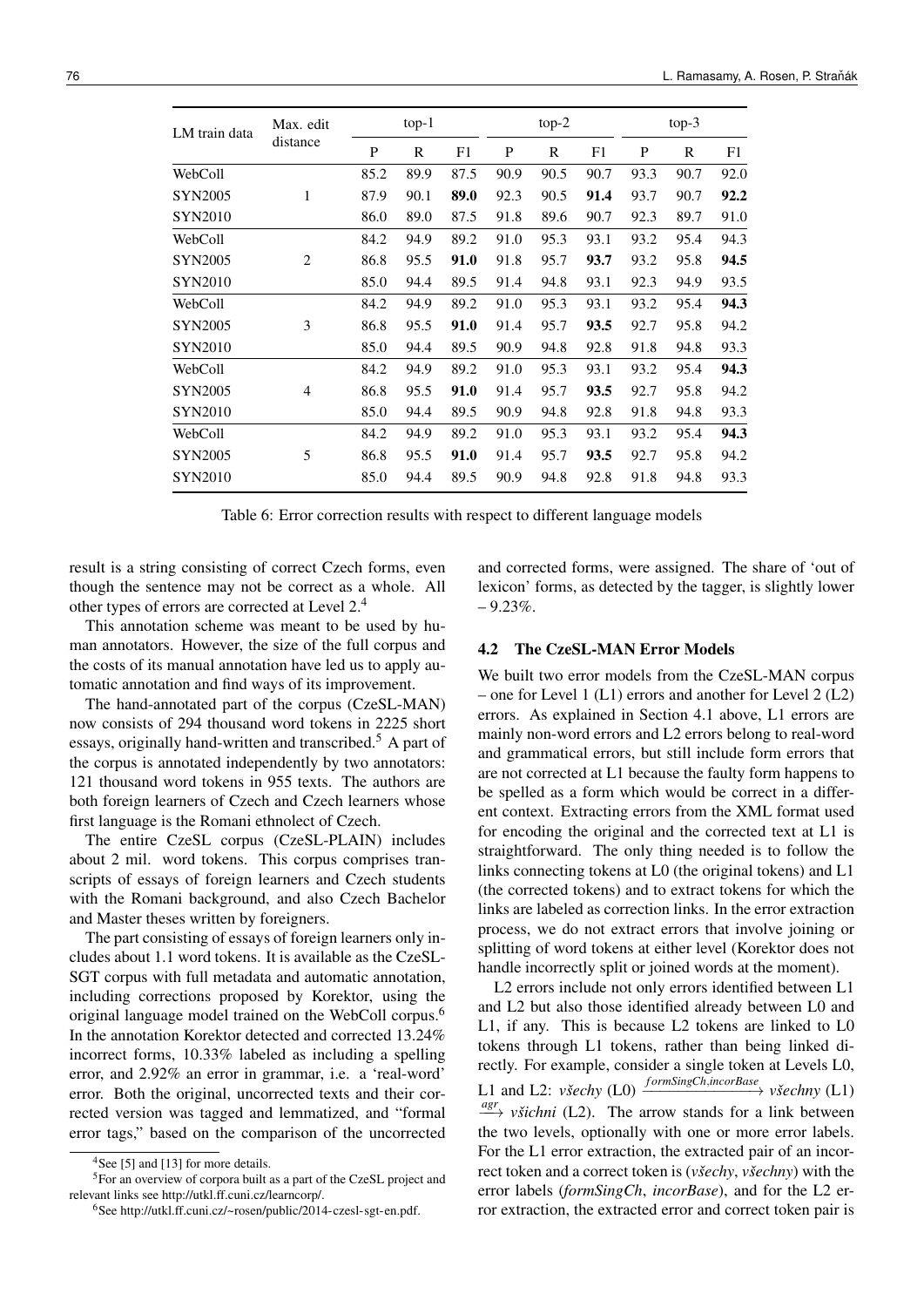| Error                               | $CzeSL-L1$            | CzeSL-L2 |  |  |  |
|-------------------------------------|-----------------------|----------|--|--|--|
|                                     | train test train test |          |  |  |  |
| single-edit 73.54 72.24 67.02 69.30 |                       |          |  |  |  |
| multi-edit 26.46 27.76 32.98 30.70  |                       |          |  |  |  |

Table 7: Percentage of single and multi edit-distance errors in the train/test of L1 and L2 errors.

(*všechy*, *všichni*) with the error labels (*formSingCh, incor-Base, agr*). For the L2 errors, we project the error labels of L1 onto L2. If there is no error present or annotated between L0 and L1, then we use the error annotation between L2 and L1. The extracted incorrect token is still from L0 and the correct token from L2.

Many studies have shown that most misspellings are single-edit errors, i.e., misspelled words differ from their correct spelling by exactly one letter. This also holds for our extracted L1 and L2 errors (Table 7). We train our L1 and L2 errors on single-edit errors only, thus the models are quite similar to the native Czech error model described in [11]. The error training is based on [1]. Error probabilities are calculated for the four single-edit operations: *substitution, insertion, deletion,* and *swap*.

## 5 Experiments with Native and Non-Native Error Models

For the native error model (*webcoll*), we use the same model as described in [12]. For the non-native error models, we create two error models as described in Section 4.2: (i) *czesl\_L1* – trained on the L1 errors (CzeSL-L1 data in Table 8) and (ii) *czesl\_L2* – trained on the L2 errors (CzeSL-L2 data in Table 8). We partition the CzeSL-MAN corpus in the 9:1 proportion for training and testing.

The non-native training data include more errors than those automatically mined from web. The training of nonnative error models is done on single-edit errors only (refer Table 7 for the percentage of errors used for training). For the language model, we use the best model (SYN2005) that we obtained from Section 3.

We perform evaluation on all kinds of errors in test data. We also set the maximum edit distance parameter to 2 for all our experiments. We arrived at this value based on our observation in various experiments. We run our native and non-native models on the test data described in Table 9, and their results are given in Table 10. Error correction results are shown for top-3 suggestions.

In error detection, in terms of F1-score, *czesl\_L2* model posts better score than the other two models for both native and non-native data sets. When it comes to error correction, the native model *webcoll* seems to perform better in 2 out of 3 data sets, and the next better performer being the *czesl\_L2* model. One has to note that, the non-native models are not tuned to any particular phenomenon such

| Train data Corpus size #Errors |        |
|--------------------------------|--------|
| 111M                           | 12.761 |
| 383K                           | 36,584 |
| 370K                           | 54.131 |
|                                |        |

Table 8: Training data for native and non-native experiments. The errors include both single and multi-edit errors.

| Test data  | Corpus size | #Errors |
|------------|-------------|---------|
| Audio      | 1.371       | 218     |
| CzeSL-L1   | 33.169      | 3.908   |
| $CzeSL-L2$ | 32.597      | 5.217   |

Table 9: Test set for native and non-native experiments. The errors include both single and multi-edit errors.

as capitalization or keyboard layouts, so there is still some scope for improvements on the non-native error models. While *webcoll* and *czesl\_L2* models help each other in the opposite direction, i.e., the performance of native model on the non-native data and vice versa, the *czesl\_L1* model works better only on the CzeSL-L1 dataset. In other words, since L1 error annotation did not involve complete correction of the test data of CzesL-MAN, they can be used, for instance, the correction of misspellings that do not involve grammar errors.

### 6 Discussion

We manually analyzed a part (the top 3000 tokens) of the output of Korektor for the CzeSL-L2 test data for all the three models. We broadly classify the test data as having *form* errors (occurring between the L0 and L1 level), grammar (*gram*) errors (occurring between L1 and L2) and accumulated errors (*form+gram*, where errors are present at all levels – between L0 and L1, and L1 and L2). The CzeSL-L2 test data can include any of the above types of errors. About 23% of our analyzed data include one of the above errors. More than half of the errors (around 62%) belong to the *form* errors and about 27% belong to the *gram* class. The remaining errors are the *form+gram* errors.

In the case of *form* errors, both the native (*webcoll*) and the non-native models (*czesl\_L1* and *czesl\_L2*) detect errors at the rate of more than 89%. Form errors may or may not be systematic and they are easily detected by all the three models. Most of the error instances in the data can be categorized under either missing/addition of diacritics, or they can occur in combination with other types of errors, for instance, *pˇrítelkynˇe* was incorrectly written as *pˇratelkine*.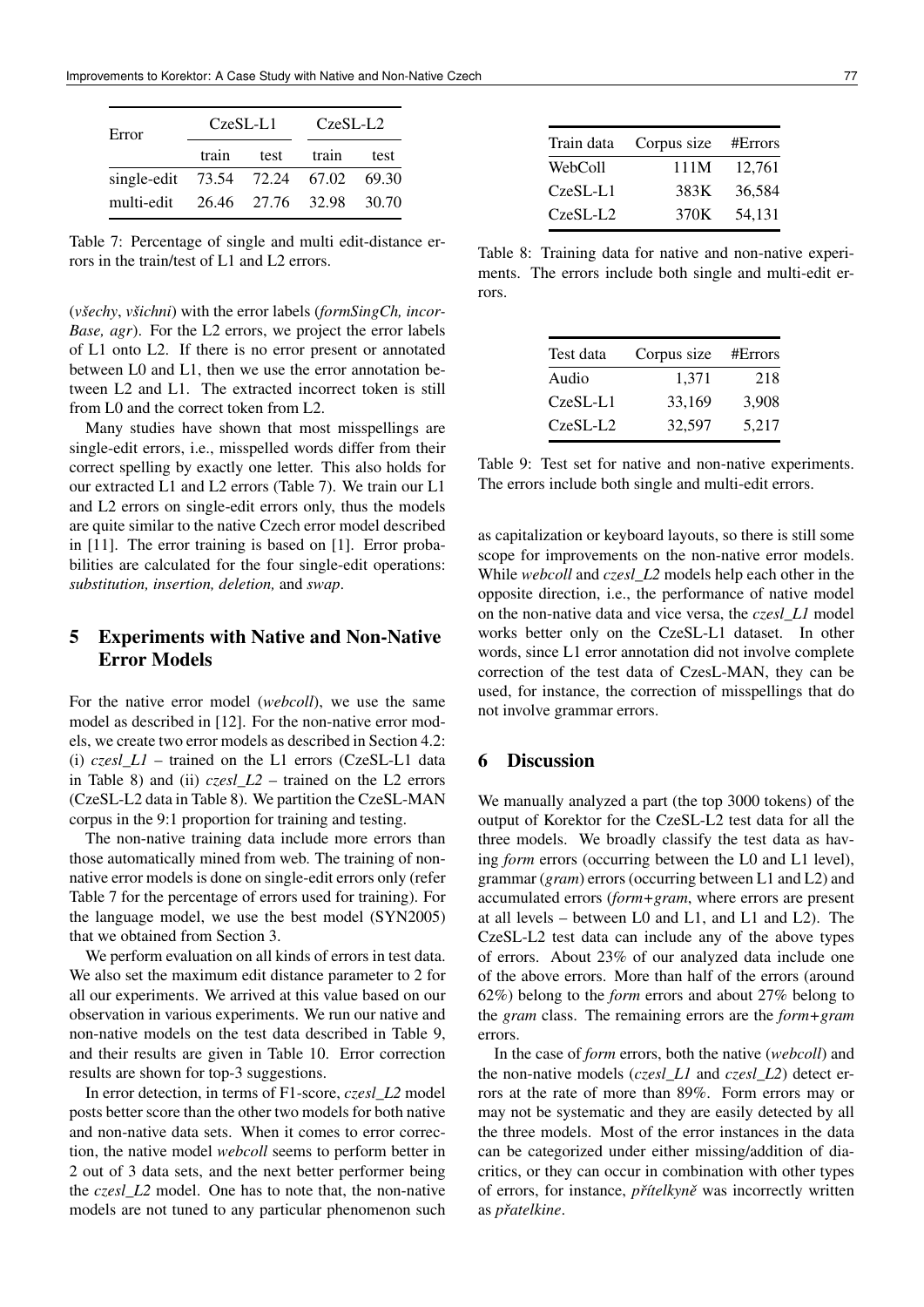|          | Error detection |       |      |      |               |      |              | Error correction |      |              |      |      |      |      |      |      |      |            |  |          |  |  |
|----------|-----------------|-------|------|------|---------------|------|--------------|------------------|------|--------------|------|------|------|------|------|------|------|------------|--|----------|--|--|
| Model    |                 | Audio |      |      | $CzeSI - I.1$ |      |              | $CzeSL-L2$       |      | Audio        |      |      |      |      |      |      |      | $CzeSL-L1$ |  | CzeSL-L2 |  |  |
|          | P               | R     | F1   | P    | R             | F1   | $\mathbf{P}$ | R                | F1   | $\mathbf{P}$ | R    | F1   | P    | R    | F1   | P    | R    | F1.        |  |          |  |  |
| webcoll  | 95.0            | 95.9  | 95.4 | 81.8 | 81.7          | 81.7 | 91.0         | 65.0             | 75.9 | 93.2         | 95.8 | 94.5 | 71.7 | 79.6 | 75.4 | 78.0 | 61.5 | 68.8       |  |          |  |  |
| czesl L1 | 95.0            | 96.8  | 95.9 | 82.2 | 82.2          | 82.2 | 91.1         | 64.4             | 75.4 | 93.7         | 96.7 | 95.2 | 70.2 | 79.8 | 74.7 | 75.5 | 60.0 | 66.8       |  |          |  |  |
| czesl L2 | 95.0            | 96.8  | 95.9 | 81.2 | 82.7          | 81.9 | 90.9         | 65.4             | 76.1 | 93.7         | 96.7 | 95.2 | 68.2 | 80.0 | 73.6 | 74.9 | 60.9 | 67.2       |  |          |  |  |

Table 10: Error models applied to native and non-native Czech

Error label: "form:formCaron0 + formSingCh + formY0 + incorBase + incorInfl" Error token: přatelkine Gold token: přítelkyně webcoll: přatelkine czesl\_L1: <suggestions="přítelkyně|pritelkyne |přátelíme"> czesl\_L2: <suggestions="přítelkyně|pritelkyne |přátelíme">

In the case of *gram* errors, most of the errors are undetected. Out of 193 *gram* errors in our analyzed data, the percentage of errors detected by the models are: *webcoll* (15.5%), *czesl\_L1* (9.3%) and *czesl\_L2* (15.0%). Most of the grammar errors involve agreement, dependency and lexical errors. The agreement errors are shown in Table 11. Except for a few pairs such as  $\text{j}edn\text{e} \rightarrow \text{j}edn\text{o} \text{u}$  (incorrect → correct), *mˇe* → *mé*, *který* → *kteˇrí*, *teplí* → *teplý*, most of the error tokens involving agreement errors have not been recognized by any of the three models.<sup>7</sup>

Dependency errors (e.g. a wrongly assigned morphological case, missing a syntactic governor's valency requirement) such as  $\text{row}_{\text{GEN}} \rightarrow \text{row}_{\text{LOC}}$  'year',  $\text{kolej}_{\text{ACC}}$  $\rightarrow$  *koleji*<sub>LOC</sub> 'dormitory', *roku*<sub>SG</sub>  $\rightarrow$  *roky*<sub>PL</sub> 'year', *restau* $raci_{\text{LOC}} \rightarrow \text{restaurace}_{\text{NOM}}$  'restaurant' have not been recognized by any of the models. The pair  $mi_{\text{DAT}} \rightarrow m\check{e}_{\text{ACC}}$ 'me' has been successfully recognized by all the three models and the correct suggestion listed in the top:

| <i>Error label:</i> "gram:dep"                                          |
|-------------------------------------------------------------------------|
| Error token: mi                                                         |
| Gold token: mě                                                          |
| $webcoll:$ $\leq$ suggestions="mě mi ji mu i">                          |
| czesl_L1: <suggestions="mě mi ji mu si"></suggestions="mě mi ji mu si"> |
| czesl_L2: <suggestions="mě mi ji mu ho"></suggestions="mě mi ji mu ho"> |

For instance, the pair  $ve \rightarrow v$  'in' (vocalized  $\rightarrow$  unvocalized) has been recognized by the *webcoll* and *czesl\_L2* models, but not by the *czesl\_L1* model. When it comes to grammar errors, *webcoll* and *czesl\_L2* have better performance than *czesl\_L1*. It was expected, because the *czesl\_L1* model was not trained on grammar errors.

When the error involved a combination of *form* and *gram* errors, all the three models tend to perform better. Most of the *form+gram* errors were recognized by

| incorrect usage                               | correct usage                           | category   | gloss                     |
|-----------------------------------------------|-----------------------------------------|------------|---------------------------|
| $bav$ ím <sub>sG</sub>                        | bavíme <sub>PL</sub>                    | number     | enjoy                     |
| $byl_{SG}$                                    | $byly_{PL}$                             | number     | $was \rightarrow were$    |
| $byl_{SG}$                                    | $Byly_{PL}$                             | number     | $was \rightarrow were$    |
| Chci <sub>1ST</sub>                           | $\mathcal{C}$ <i>hce</i> <sub>3RD</sub> | person     | want $\rightarrow$ wants  |
| chodím <sub>SG</sub>                          | chodíme <sub>PL</sub>                   | number     | walk                      |
| $\mathcal{C}$ htěla <sub>FEM</sub>            | $Cht\check{e}l_{\text{MASC}}$           | gender     | wanted                    |
| $divat_{\text{INF}}$                          | dívá <sub>3RD</sub>                     | verb form  | to see $\rightarrow$ sees |
| $dobr\acute{e}_{\rm FEM}$                     | dobří <sub>MASC.ANIM</sub>              | gender     | good                      |
| dobrý <sub>MASC</sub>                         | dobrá <sub>FEM</sub>                    | gender     | good                      |
| druhýNOM                                      | $druh\n\acute{e}ho$ <sub>GEN</sub>      | case       | 2nd, other                |
| $hez k \acute{e}_{\text{PL}}$                 | hezkýsa                                 | number     | nice                      |
| $ie_{SG}$                                     | <i>jsou</i> <sub>PL</sub>               | number     | is $\rightarrow$ are      |
| jednou <sub>INS</sub>                         | jedné $_{\text{loc}}$                   | case       | one                       |
| jich <sub>GEN</sub>                           | je <sub>ACC</sub>                       | case       | them                      |
| <i>jsem</i> <sub>sG</sub>                     | <i>jsme</i> <sub>PL</sub>               | number     | $am \rightarrow are$      |
| $j$ sme $_{PL}$                               | <i>jsem</i> <sub>sG</sub>               | number     | are $\rightarrow$ am      |
| $jsou_{\rm PL}$                               | je <sub>SG</sub>                        | number     | are $\rightarrow$ is      |
| $kter \hat{y}_{SG}$                           | kteří <sub>PL</sub>                     | number     | which                     |
| $le \v zeli_{\text{MASC.ANIM}}$               | leželv <sub>FFM</sub>                   | gender     | lay                       |
| $mal{y}_{SG}$                                 | $mal\'{e}_{\rm PL}$                     | number     | small                     |
| malých <sub>GEN</sub>                         | malé <sub>ACC</sub>                     | case       | small                     |
| $m\acute{e}_{\rm ACC}$                        | $m i_{\textsc{nom}}$                    | number     | my                        |
| $M\check{e}_{\text{PERS.PRON}}$               | $M\acute{e}_{\text{POSS.PRON}}$         | POS        | $me \rightarrow my$       |
| miluju <sub>1ST</sub>                         | miluje <sub>3RD</sub>                   | person     | $love \rightarrow loves$  |
| $mohli_{\rm MASC. ANIM}$                      | $mohl_{YFEM}$                           | gender     | could                     |
| nemocní <sub>PL</sub>                         | nemocnýsG                               | number     | ill                       |
| nich <sub>L</sub>                             | $n\check{e}_{\text{acc}}$               | case       | them                      |
| oslavili <sub>MASC.ANIM</sub>                 | oslavila <sub>NEUT</sub>                | gender     | celebrated                |
| pracovní NOM                                  | pracovním <sub>INS</sub>                | case       | work-related              |
| $pracuji_{1ST}$                               | pracuje <sub>3RD</sub>                  | person     | work $\rightarrow$ wants  |
| Studovali <sub>MASC.ANIM</sub>                | studovalyFEM                            | gender     | studied                   |
| $tepleADV$ cc                                 | $tepl\acute{e}_{ADI}$                   | <b>POS</b> | warmly $\rightarrow$ warm |
| teplí <sub>PL</sub>                           | teplýsg                                 | number     | warm                      |
| $t\check{r}\check{\iota}_{\text{\tiny{GEN}}}$ | $t\check{r}i_{\text{ACC}}$              | case       | three                     |
| tuhle <sub>FEM</sub>                          | Tenhle <sub>MASC</sub>                  | gender     | this                      |
| typické <sub>FEM</sub>                        | typickáNEUT                             | gender     | typical                   |
| velké <sub>PL</sub>                           | velký <sub>sG</sub>                     | number     | big                       |

Table 11: Some of the agreement errors in the analyzed portion of the CzeSL-L2 test data

all the three models: *webcoll* (85%), *czesl\_L1* (86%) and *czesl\_L2* (89%). For instance, the error pair  $*$ *zajímavy*  $\rightarrow$ *zajímavé* 'interesting' that was labeled at both L1 and L2 level was successfully recognized by all the models, and the correct suggestions were listed in the top. There were

<sup>&</sup>lt;sup>7</sup>The category glosses should be taken with a grain of salt: many forms can have several interpretations. E.g. *oslavili*<sub>MASC.ANIM</sub>  $\rightarrow$  *oslav* $ila<sub>NEUT</sub>$  'celebrated' could also be glossed as *oslavili*<sub>PL,MASC.ANIM</sub>  $\rightarrow$  $oslavila_{SG,FEM}.$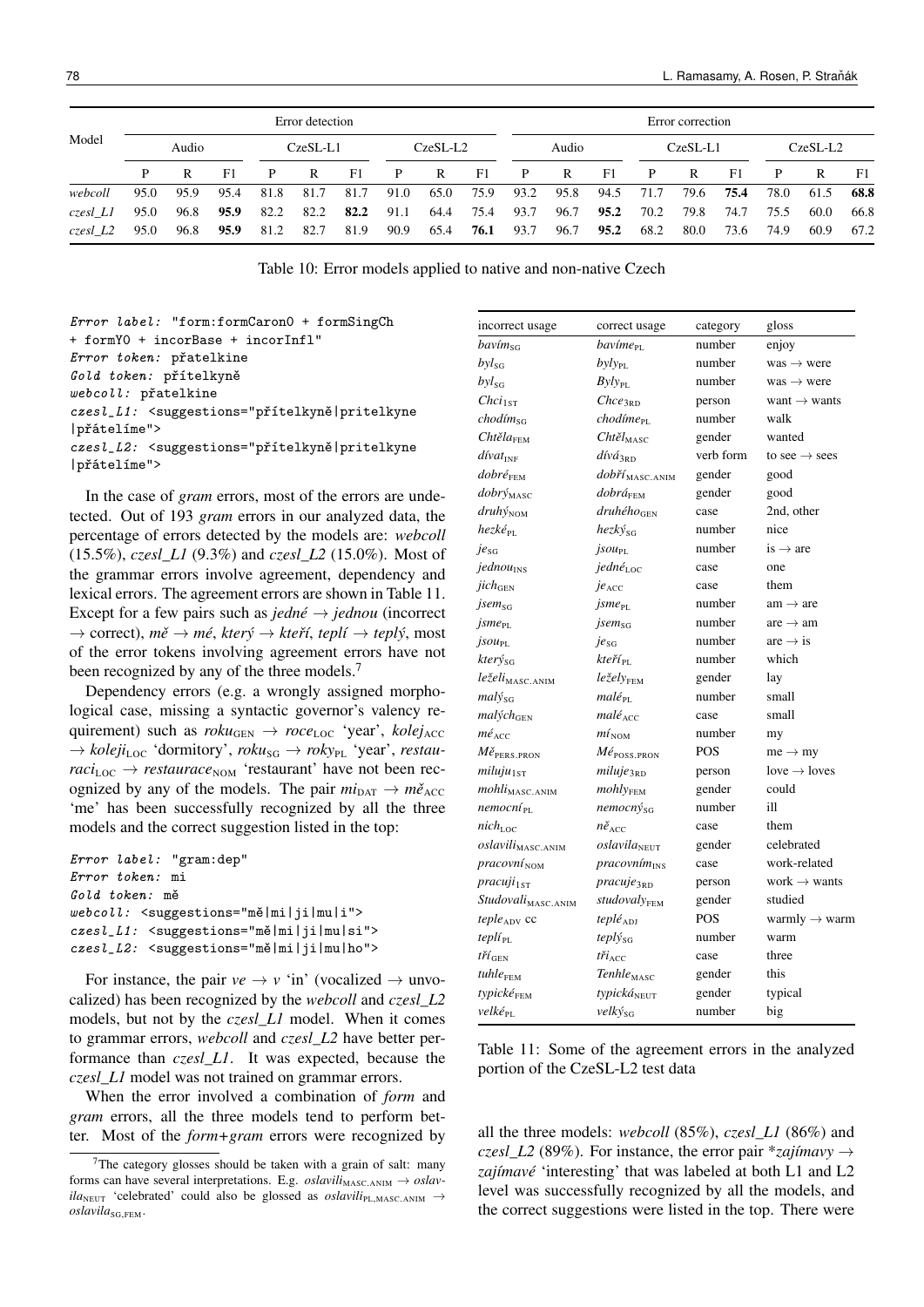many errors that were successfully recognized, but the correct suggestions did not appear in top-3, such as, \**nechcí* → *nechtˇel* 'didn't want', \**mym* → *svým* 'my', \**kamarad*  $→$  *kamaráda* 'friend', \**vzdělany* → *vzdělaná* 'educated'.

Based on the results in Table 10 and the manual error analysis in this section, we can make the following general observations:

- Non-native Czech models can be applied to native test data and obtain even better results than the native Czech model (Table 10).
- From the manual analysis of the test outputs of both native and non-native Czech models, the most problematic errors are the grammar errors due to missed agreement or government (valency requirements). Some of the grammar errors involve most commonly occurring Czech forms such as *jsme, byl, dobrý, je, druhý*.
- Both native and non-native error models perform well on spelling-only errors.
- The CzeSL-MAN error data include errors that involve joining/splitting of word forms that we did not handle in our experiments. We also skipped word order issues in the non-native errors which are beyond the scope of current spell checker systems.

### 7 Conclusions and Future Work

We have tried to improve both the language model and the error model component of Korektor, a Czech statistical spell checker. Language model improvements involved the employment of more balanced corpora from the Czech National Corpus, namely SYN2005 and SYN2010. We obtained better results for the SYN2005 corpus.

Error model improvements involved creating non-native error models from CzeSL-MAN, a hand-annotated Czech learner corpus, and a series of experiments with native and non-native Czech data sets. The state-of-the-art improvement for the native Czech data set comes from the nonnative Czech models trained on L1 and L2 errors from CzeSL-MAN. Surprisingly, the native Czech model performed better for non-native Czech (L2 data) than the non-native models. This we attribute to the rich source of learner error data, since the texts come from very different texts: Czech students with Romani background, as well as learners with various proficiency levels and first languages. Another potential reason could be the untuned nature of the non-native error models that may require further improvement.

As for future work aimed at further improvements of Korektor, we plan to explore model combinations with native and non-native Czech models. We would also like to extend Korektor to cover new languages so that more analysis results could be obtained. To improve error models

further, we would like to investigate how the more complex grammar errors such as those in agreement and form errors such as joining/splitting of word forms can be modeled. Further, we would like to analyze non-native Czech models, so that Korektor can be used to annotate a large Czech learner corpus such as CzeSL-SGT more reliably.

### References

- [1] Church, K., Gale, W.: Probability scoring for spelling correction. Statistics and Computing 1(7) (1991), 93–103
- [2] Čermák, F., Hlaváčová, J., Hnátková, M., Jelínek, T., Kocek, J., Kopřivová, M., Křen, M., Novotná, R., Petkevič, V., Schmiedtová, V., Skoumalová, H., Spoustová, J., Šulc, M., Velíšek, Z.: SYN2005: a balanced corpus of written Czech, 2005
- [3] Gimenes, P.A., Roman, N.T., Carvalho, A.M.B.R.: Spelling error patterns in Brazilian Portuguese. Computational Linguistics 41(1) (2015), 175–183
- [4] Golding, A. R., Roth, D.: A window-based approach to context-sensitive spelling correction. Machine Learning 34 (1999), 107–130 10.1023/A:1007545901558.
- [5] Hana, J., Rosen, A., Škodová, S., Štindlová, B.: Errortagged learner corpus of Czech. In: Proceedings of the Fourth Linguistic Annotation Workshop, Uppsala, Sweden, Association for Computational Linguistics, 2010
- [6] Heafield, K.: KenLM: faster and smaller language model queries. In: Proceedings of the EMNLP 2011 Sixth Workshop on Statistical Machine Translation, 187–197, Edinburgh, Scotland, United Kingdom, 2011
- [7] Jelínek, T., Štindlová, B., Rosen, A., Hana, J.: Combining manual and automatic annotation of a learner corpus. In: Sojka, P., Horák, A., Kopeček, I., Pala, K., (eds.), Text, Speech and Dialogue – Proceedings of the 15th International Conference TSD 2012, number 7499 in Lecture Notes in Computer Science, 127–134, Springer, 2012
- [8] Junczys-Dowmunt, M., Grundkiewicz, R.: The AMU System in the CoNLL-2014 Shared Task: Grammatical error correction by data-intensive and feature-rich statistical machine translation. In: Proceedings of the Eighteenth Conference on Computational Natural Language Learning: Shared Task, 25–33, Baltimore, Maryland, Association for Computational Linguistics, 2014
- [9] Křen, M., Bartoň, T., Cvrček, V., Hnátková, M., Jelínek, T., Kocek, J., Novotná, R., Petkevič, V., Procházka, P., Schmiedtová, V., Skoumalová, H.: SYN2010: a balanced corpus of written Czech, 2010
- [10] Mays, E., Damerau, F.J., Mercer, R.L.: Context based spelling correction. Information Processing & Management 27 (5) (1991), 517–522
- [11] Richter, M.: An advanced spell checker of Czech. Master's Thesis, Faculty of Mathematics and Physics, Charles University, Prague, 2010
- [12] Richter, M., Straňák, P., Rosen, A.: Korektor a system for contextual spell-checking and diacritics completion. In: Proceedings of the 24th International Conference on Computational Linguistics (Coling 2012), 1019–1027, Mumbai, India, (2012), Coling 2012 Organizing Committee